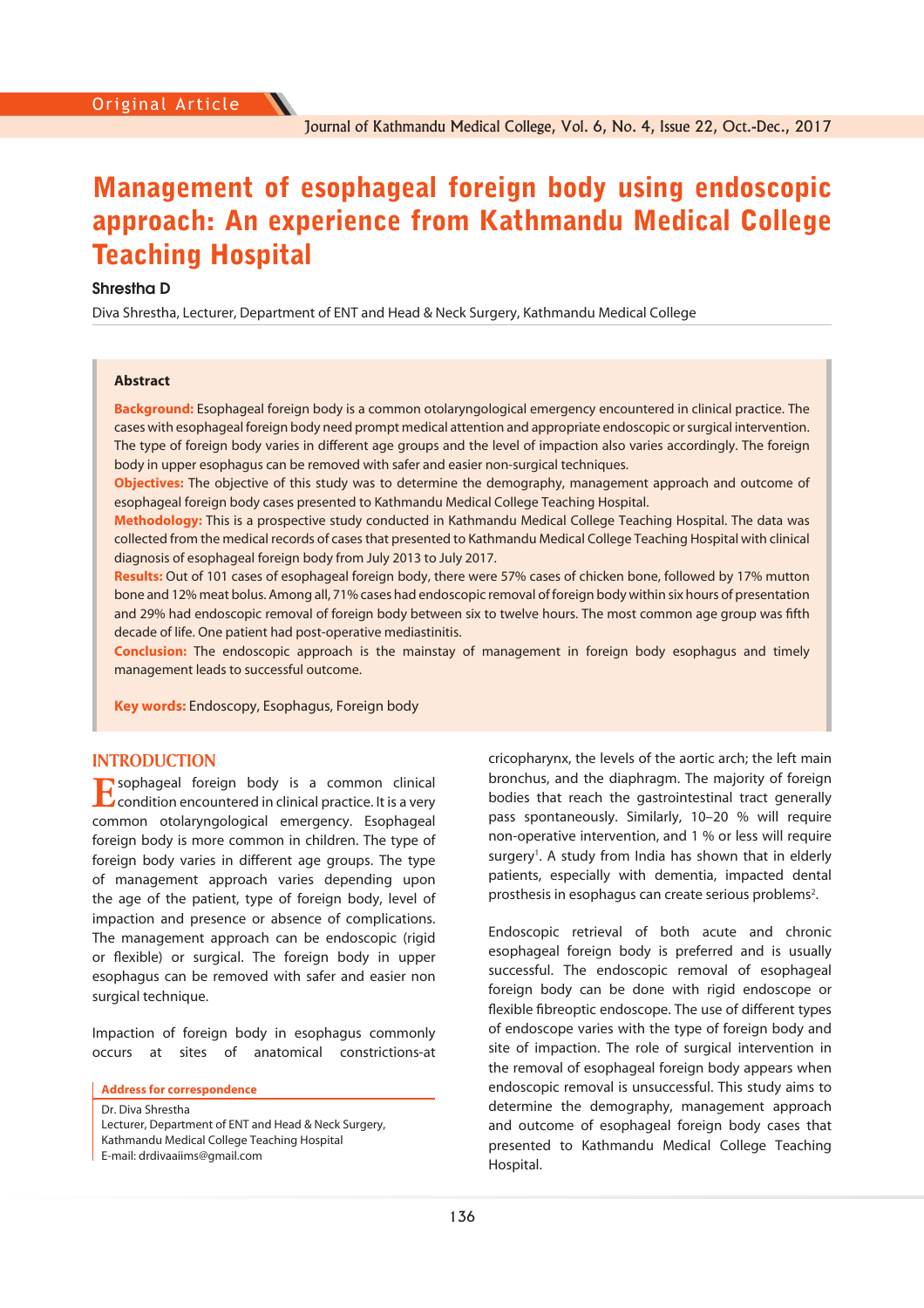## **METHODS**

This prospective study reviewed the medical records of cases with clinical diagnosis of esophageal foreign body that were presented to Department of Ear Nose Throat Head and Neck (ENT-HNS), Kathmandu Medical College Teaching Hospital from July 2013 to July 2017. The inclusion criteria were the patients with clinical diagnosis of esophageal foreign body presenting to Kathmandu Medical College, age group upto 80 years and patient referred to ENT-HNS department for removal of esophageal foreign body. The patient with clinical diagnosis of esophageal foreign body with incomplete records and patients with clinical diagnosis of esophageal foreign body referred to other centre were excluded. The ethical approval for the study was obtained from Institutional Review Committee of Kathmandu Medical College. The data were analyzed using Microsoft Office Excel 2007 and SPSS version 25.

# **RESULTS**

Out of total 101 cases of foreign body esophagus, one patient was excluded as patient had developed retropharyngeal abscess at the time of presentation. Of the remaining hundred, seventy one cases (71%) had endoscopic removal of foreign body within six hours of presentation to emergency department and twenty nine percent had endoscopic removal of foreign body between six to twelve hours of foreign body ingestion.

The most common foreign body in esophagus was chicken bone (57%) (Fig.1), followed by mutton bone and meat bolus which were seen in 17 and 12% respectively.

Sixty four percent of the patients were male and thirty six percent were female. The most common age group of patients with foreign body esophagus was fifth decade of life (Fig. 2). Seventy one percent of the patients presented with pain as the main complain where as twenty nine patients presented with difficulty in swallowing. Ninety nine percent of the patients were diagnosed by using X-ray (Fig.3) and one percent required Computed Tomography (CT) scan for diagnosis. One patient out of 101 who was referred to our center for foreign body removal from esophagus developed mediastinitis.



**Figure 1:** Types of foreign body esophagus



**Figure 2:** Age distribution of patients with foreign body esophagus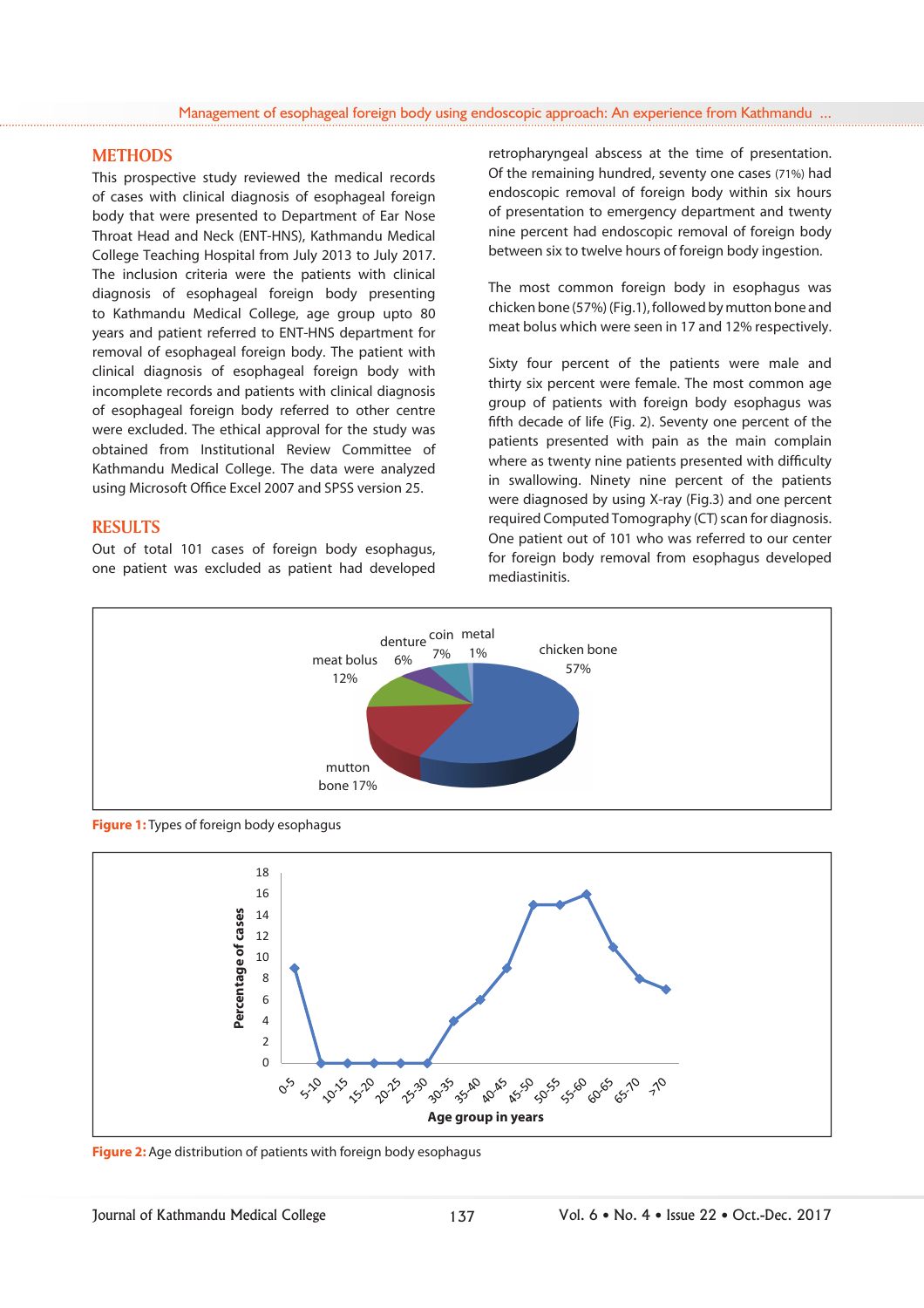

**Figure 3:** X ray neck showing foreign body in esophagus

#### **DISCUSSION**

Esophageal foreign body requires immediate and timely intervention. In our study, more than two third of the patients were managed within six hours of presentation. Shrestha D et al in their study done in India reported cases where surgery was deemed necessary for the management of esophageal foreign body<sup>3</sup>. The inadequate management of esophageal foreign body can lead to serious complications. The delay in medical attention might lead to dreadful complications like tracheal compression, mucosal ulceration, inflammation, para or retropharyngeal abscess, mediastinitis, empyema, perforation, foreign body migration into adjacent structures like trachea or aorta, aortoesophageal fistula leading to catastrophic bleeding<sup>4</sup>. None of the cases in our study had complications during the hospital stay.

A study from Manipal Teaching Hospital by Koirala K et. al compared esophageal foreign body in pediatric and adult population the result of which showed that out of total cases of foreign body impaction, 44.4% patients were children and 55.5% were adults. Coin was the most common foreign body in the pediatric population (82.1%) whereas bones were the commonest ones (91.4%) in adults<sup>5</sup>. The study concluded that coins being the commonest foreign bodies in children were

relatively easier to remove due to their higher location and less chances of trauma where as in the adults, bones being the commonest foreign body were difficult to remove due to the lower location and increased chances of trauma<sup>5</sup>. However, in our study the most common age group was in fifth and sixth decade and the most common foreign body was chicken bone.

In one year retrospective study, Baral BK et al from Dharan, Nepal concluded that the coin impacted at the cricopharynx and upper oesophagus can be safely, easily and quickly removed under direct vision with direct laryngoscopy and the Magill's forceps under propofol sedations<sup>6</sup>. The study had highlighted that alternative approaches to conventional endoscopic technique can be safe, short, and cost effective method of management in upper esophageal foreign body<sup>6</sup>. In our study, all the cases were successfully managed with rigid endoscopic technique.

A three year retrospective study from Rawalpindi Medical College in Pakistan by Aslam M et alin 175 cases concluded that the common foreign bodies were coins (55%) and meat bolus (25%) with 73% of the total patients being children between 2-7 years of age. They also concluded that cricopharyngeus was the commonest site of impaction<sup>7</sup>. A retrospective analysis of 163 cases of foreign body ingestion carried out in Tribhuban University Teaching Hospital in between April 2004 and October 2006 by Adhikari P et al showed that blunt foreign bodies were more common in children while sharp foreign bodies were in adults and the cricopharyngeal junction was the most common site of foreign body in children whereas was the oesophagus in adult<sup>8</sup>.

Ghimire A et al in their case report from BPKIHS in eastern Nepal have highlighted the need of prompt diagnosis and adequate surgical management in the management of esophageal foreign body . The case report further highlights the possibility of delay in diagnosis due to the unavailability of proper health facility in remote area in developing countries like Nepal which might lead to neglected cases of esophageal foreign body with lethal outcome like descending necrotizing mediastinitis. As most of the cases in our study was timely managed, there was less (2%) complications encountered.

#### **CONCLUSION**

In conclusion, the endoscopic approach is the mainstay of management in foreign body esophagus and timely management leads to successful outcome.